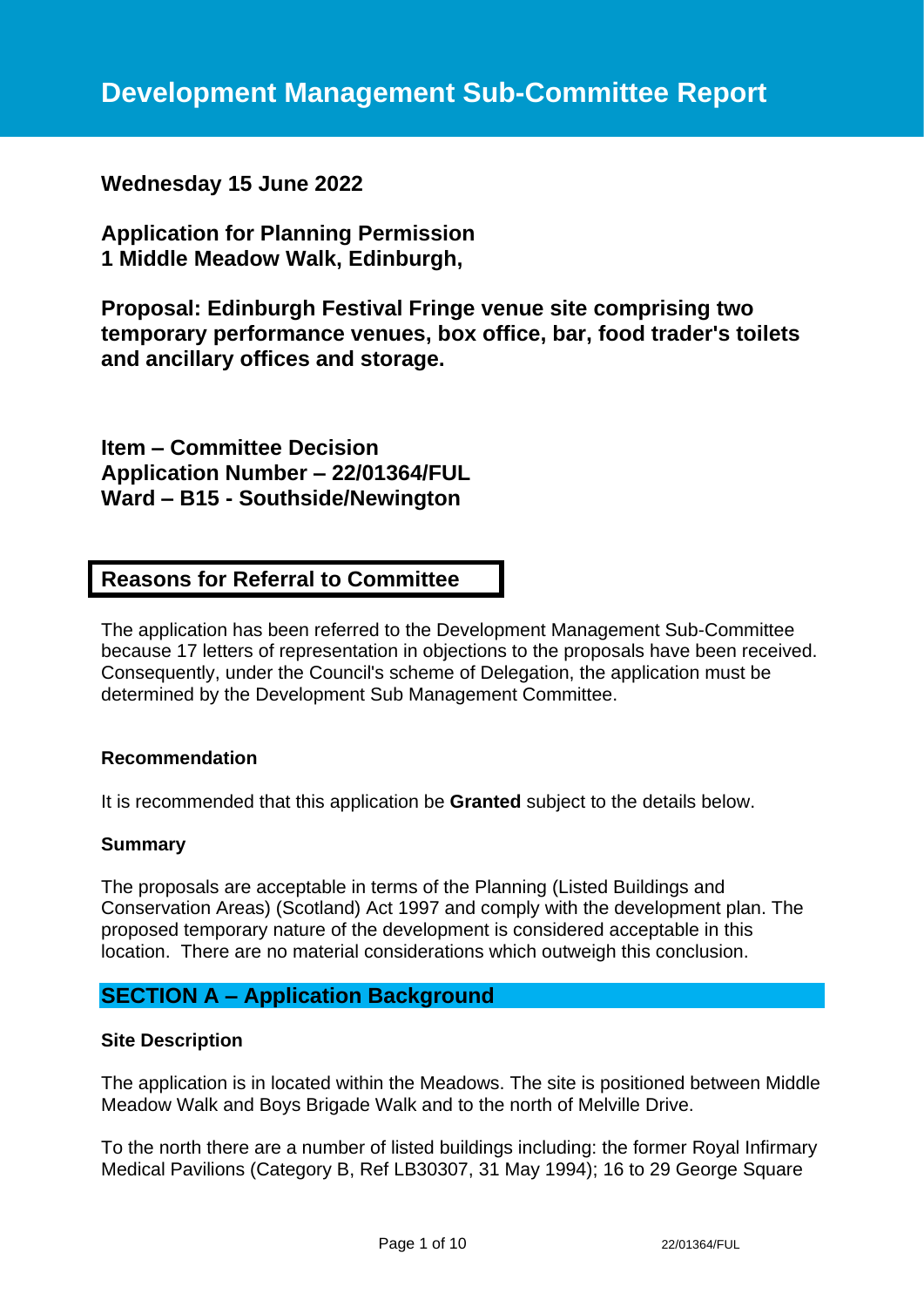(Category A, Ref LB28810, 14 December 1970); and, University of Edinburgh, Main Library, 30 George Square (Category A, Ref LB50191, 17 January 2006)

To the North is also the Southside Conservation Area and the southern boundary of the Old and New Towns of Edinburgh World Heritage Site runs along the edge of the Meadows at the former Royal Infirmary Medical Pavilions.

This application site is located within the Marchmont, Meadows and Bruntsfield Conservation Area.

### **Description of the Proposal**

The proposal seeks to create two temporary performance venues, the Circus Big Top (550 people capacity) and the Speigeltent (450 people capacity) with a bar, toilets, ancillary offices and storage. Entry to the venues will be by ticket only.

There will be ramped access throughout the site and into all performance venues with accessible toilet available within the main toilet area of the site.

#### Proposed Key Dates

Build period: 29 July to 4 August 2022; Operational Period: 5 - 27 August 2022; Strike Period: 28-30 August 2022.

#### Proposed Operational Hours

Site Open: 10:30-23:30

Performance Schedule: 11:00-23:00 with 5 performances daily in the Circus Big Top and 6 in the Spiegeltent.

A waste compound would be provided for any waste with collections by a private contractor.

#### **Supporting Information**

A Planning Statement was submitted with the application which is available to view on the Planning and Building Standards Online Services.

#### **Relevant Site History**

21/02736/FUL 1 Middle Meadow Walk Edinburgh

To erect a temporary outdoor structure to create a performance venue as part of Underbelly's Circus Hub open air event site for the Edinburgh Festival Fringe. The venue will host a programme of world class circus performance by Middle Meadow Walk on the North side of the Meadows. The venue will be a recognised temporary structure, regulated under temporary demountable structures V4. **Granted** 24 June 2021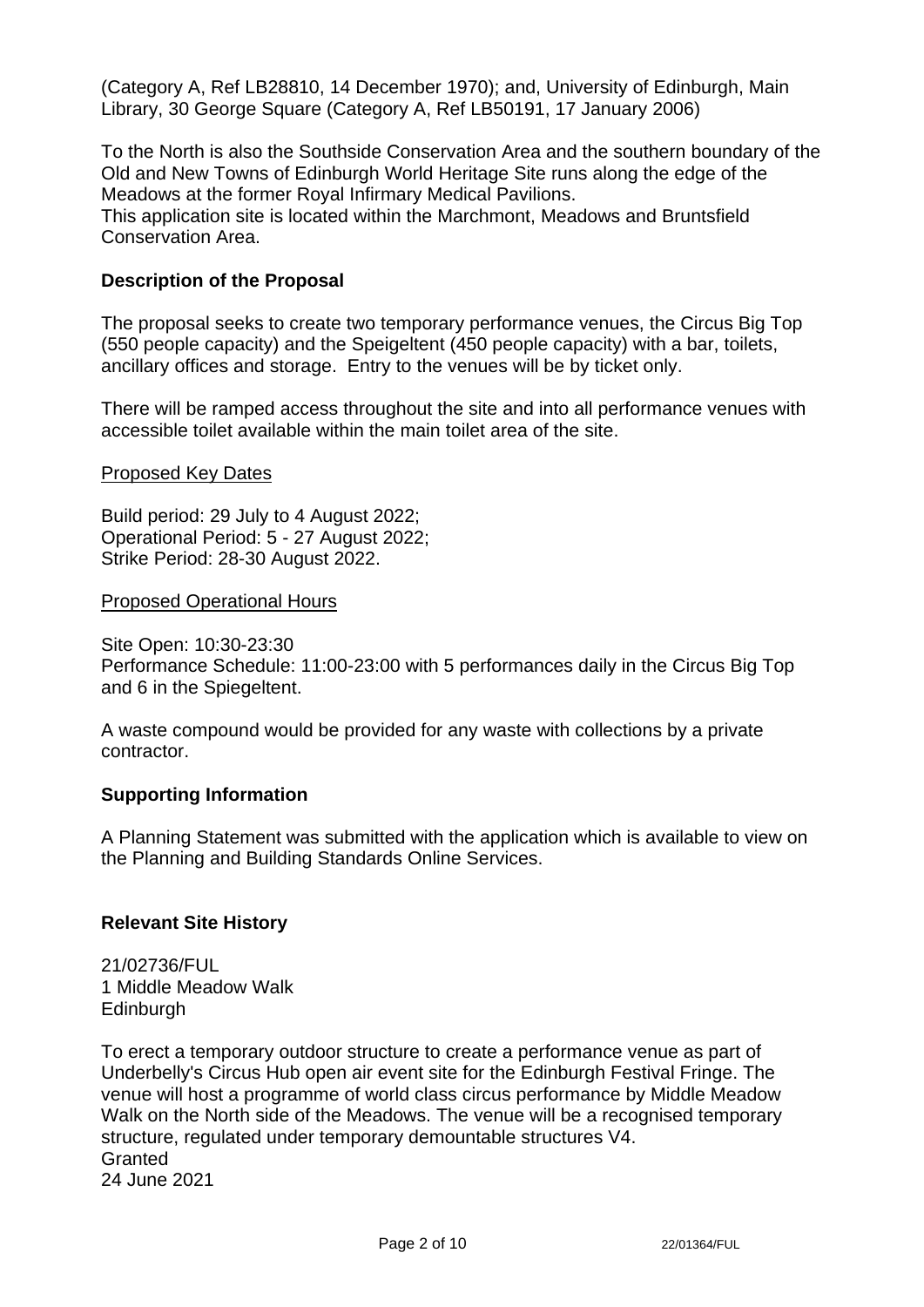# **Other Relevant Site History**

Not Applicable.

## **Pre-Application process**

There is no pre-application process history.

## **Consultation Engagement**

Historic Environment Scotland

Archaeology

Refer to Appendix 1 for a summary of the consultation response.

## **Publicity and Public Engagement**

**Date of Neighbour Notification:** 13 April 2022 **Date of Renotification of Neighbour Notification:** Not Applicable **Press Publication Date(s):** 29 April 2022; **Site Notices Date(s):** 26 April 2022; **Number of Contributors: 18**

# **Section B - Assessment**

## **Determining Issues**

Due to the proposals relating to a listed building(s) and being within a conservation area, this report will first consider the proposals in terms of Sections 59 and 64 of the Planning (Listed Buildings and Conservation Areas) (Scotland) Act 1997 (the "1997 Heritage Act"):

- a) Is there a strong presumption against granting planning permission due to the proposals:
	- (i) harming the listed building or its setting? or
	- (ii) conflicting with the objective of preserving or enhancing the character or appearance of the conservation area?
- b) If the strong presumption against granting planning permission is engaged, are there any significant public interest advantages of the development which can only be delivered at the scheme's proposed location that are sufficient to outweigh it?

This report will then consider the proposed development under Sections 25 and 37 of the Town and Country Planning (Scotland) Act 1997 (the 1997 Act):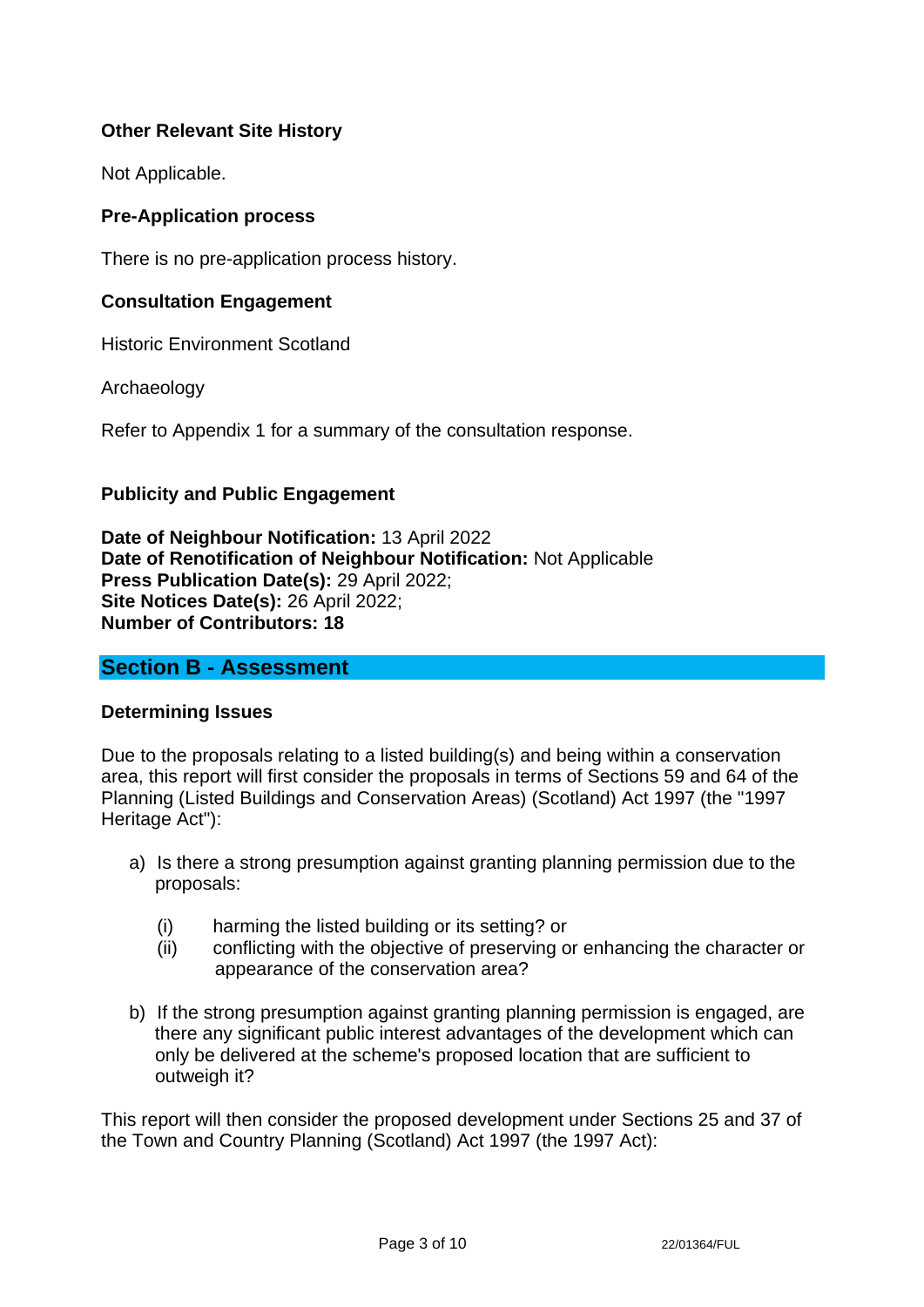If the proposal is in accordance with the development plan the determination should be to grant planning permission unless material considerations indicate otherwise?

If the proposal is not in accordance with the development plan the determination should be refuse planning permission unless material considerations indicate otherwise?

In the assessment of material considerations this report will consider:

- − the Scottish Planning Policy presumption in favour of sustainable development, which is a significant material consideration due to the development plan being over 5 years old;
- − equalities and human rights;
- − public representations and
- − any other identified material considerations.

## **Assessment**

To address these determining issues, it needs to be considered whether:

# **a) The proposals harm the listed building and its setting?**

The following HES guidance is relevant in the determination of this application:

− Managing Change - Setting

The Managing Change guidance states setting can be important to the way in which historic structures or places are understood, appreciated and experienced. It can often be integral to a historic asset's cultural significance.

Setting often extends beyond the property boundary or 'curtilage' of an individual historic asset into a broader landscape context. Development proposals should seek to avoid or mitigate detrimental impacts on the settings of historic assets.

Given the temporary nature of the installation, and its distance, some way away from the listed buildings, with the trees in between, it does not harm the setting of the nearby listed buildings.

## **Conclusion in relation to the listed building**

The proposal will have no detrimental effect on the setting of nearby listed buildings. The proposal therefore is acceptable with regard to section 59(1) of the Planning (Listed Buildings and Conservation Areas) (Scotland) Act 1997.

## **b) The proposals harm the character or appearance of the conservation area?**

Section 64(1) of the Planning (Listed Buildings and Conservation Areas) (Scotland) Act 1997 which states:

"In exercise, with respect to any buildings or other land in a conservation area, of any powers under any of the provisions in subsection (2), special attention shall be paid to the desirability of preserving or enhancing the character or appearance of that area."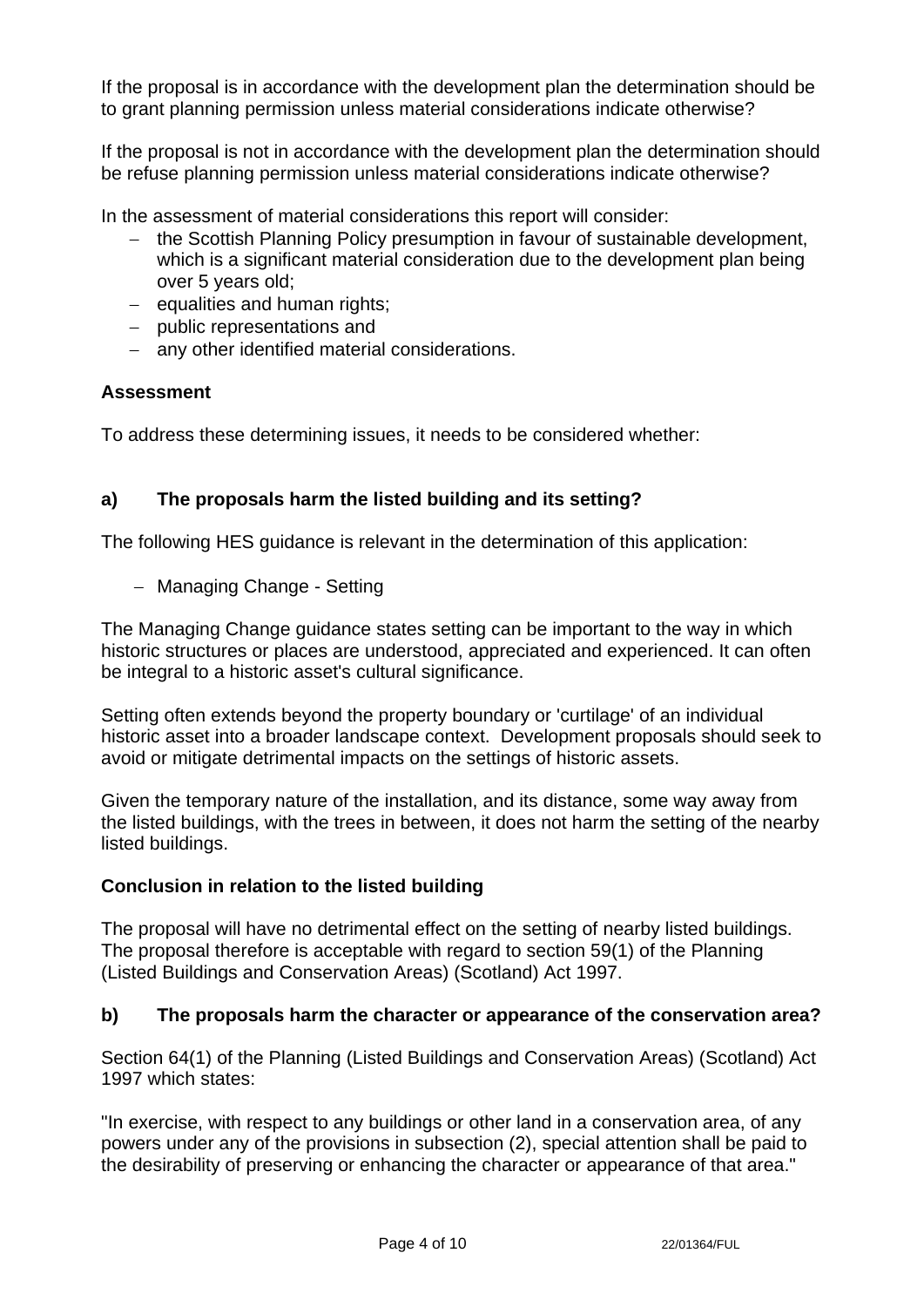The application is located within the Marchmont, Meadows and Bruntsfield Conservation Area. The Conservation Area Character Appraisal notes that the spatial character if overwhelmingly characterised by the open parkland, the Meadows and Bruntsfield Links are traversed by a web of scenic tree lined walks and jointly form the largest area of recreational open space in the city.

The temporary nature of the structure is a material factor in the assessment of any impact on the character or appearance of the conservation area. The structure will be set within the context of the large area of open space and will not impact on the skyline. The proposal will not detract from the character or appearance of the conservation area.

# **Conclusion in relation to the conservation area**

Overall, the proposal will preserve the character and appearance of the defined conservation area and it therefore is acceptable with regard to section 64 of the Planning (Listed Buildings and Conservation Areas) (Scotland) Act 1997.

## **c) The proposals comply with the development plan.**

The development plan comprises the Strategic and Local Development Plans. The relevant Edinburgh Local Development Plan 2016 (LDP) policies to be considered are:

- − LDP Environment policies Env 3 and Env 6
- − LDP Design policies Des 1, Des 4, Des 5
- − LDP Shopping and Leisure Ret 8

The non-statutory 'Listed Buildings and Conservation Area' guidance is a material consideration that is relevant when considering policies Env 3 and Env 6.

## Use

Policy Ret 8 Entertainment and Leisure Developments - Other Locations of the LDP sets out criteria to assess proposals for entertainments and leisure uses for sites outwith the town centres. The policy states:

Planning permission will be granted for entertainment and leisure developments in other locations provided:

a) all potential City Centre, or town centre options have been thoroughly assessed and can be discounted as unsuitable or unavailable

b) the site is or will be made easily accessible by a choice of means of transport and not lead to an unacceptable increase in traffic locally

c) the proposal can be integrated satisfactorily into its surroundings with attractive frontages to a high quality of design that safeguards existing character

d) the proposal is compatible with surrounding uses and will not lead to a significant increase in noise, disturbance and on-street activity at unsocial hours to the detriment of living conditions for nearby residents.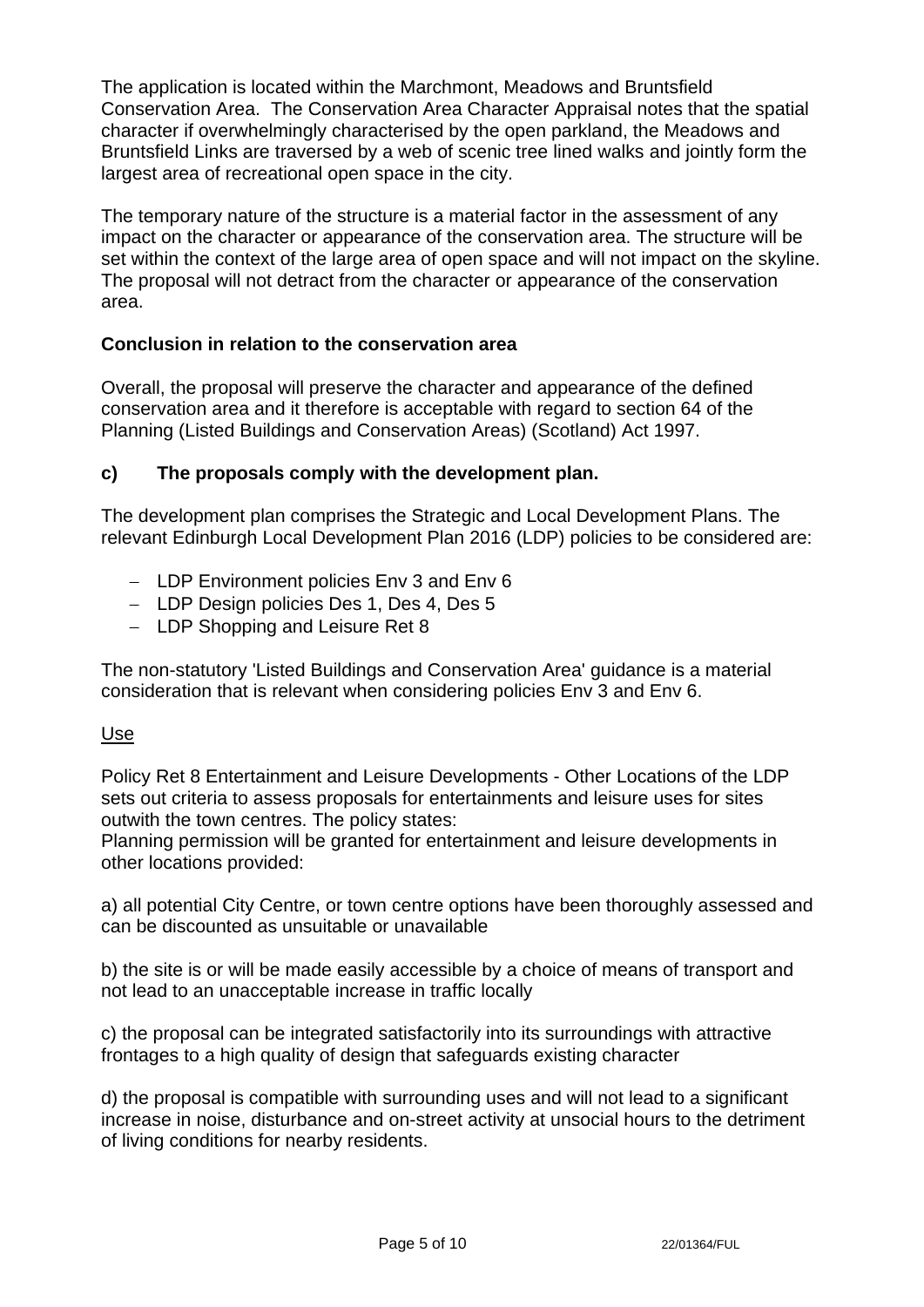The site is located in an area adjacent to the city centre as defined in the Local Development Plan. Criterion a) of the policy is considered to be met in these circumstances Transport aspects in relation to criterion b) are considered below. Given the temporary nature of the installation, the positioning of the structure ensures it integrates adequately into its surroundings. Criterion c) is therefore met. Impacts of noise and disturbance in relation to criterion d) are considered below.

Policy ENV 18 Open Space Protection seeks to control the loss of open space within the city. In particular the provision of open space for the recreational needs of the residents is an integral part of the strategy. The supporting text to the policy advises that the Council "will only support development on open space in exceptional circumstances, where the loss would not result in detriment to the overall network and to open space provision in the locality."

A number of the letters of representation have raised issue with the loss of open space and the limitations placed on access across the site of the proposed Circus Hub. A balanced decision has to be taken on whether the loss of the use of the open space for a period of just over a month outweighs the public use of the site. The area proposed for the event occupies a central part of the Meadows and will restrict community access within this part. However, the majority of the Meadows will remain for community access. It is therefore considered that the temporary loss of the open space is justified in this instance.

The principle of the use of the site at the Meadows is acceptable given the temporary nature of the proposal is supported in this location.

### Impact on the character and setting of the listed building and conservation area

This has been assessed in sections a) and b) and the proposals comply with LDP Policies Env 3 and Env 6.

#### Impact on Amenity

LDP Policy Des 5 seeks to ensure that the amenity of neighbouring residents is not adversely affected by development. There are no residential properties immediately adjacent to the development

A number of comments have raised concern on the condition the Meadows will be left in following the event. Whilst the concerns are understood this is a matter for the Council as owners of the Meadows to address as part of any licence/ agreement with the operator. This is not a material consideration.

There are trees that line either side of the proposed site and care should be taken to ensure that there is no damage. It is proposed that a condition is added to any permission which will require the submission of a tree protection plan and method statement prior to the commencement of development.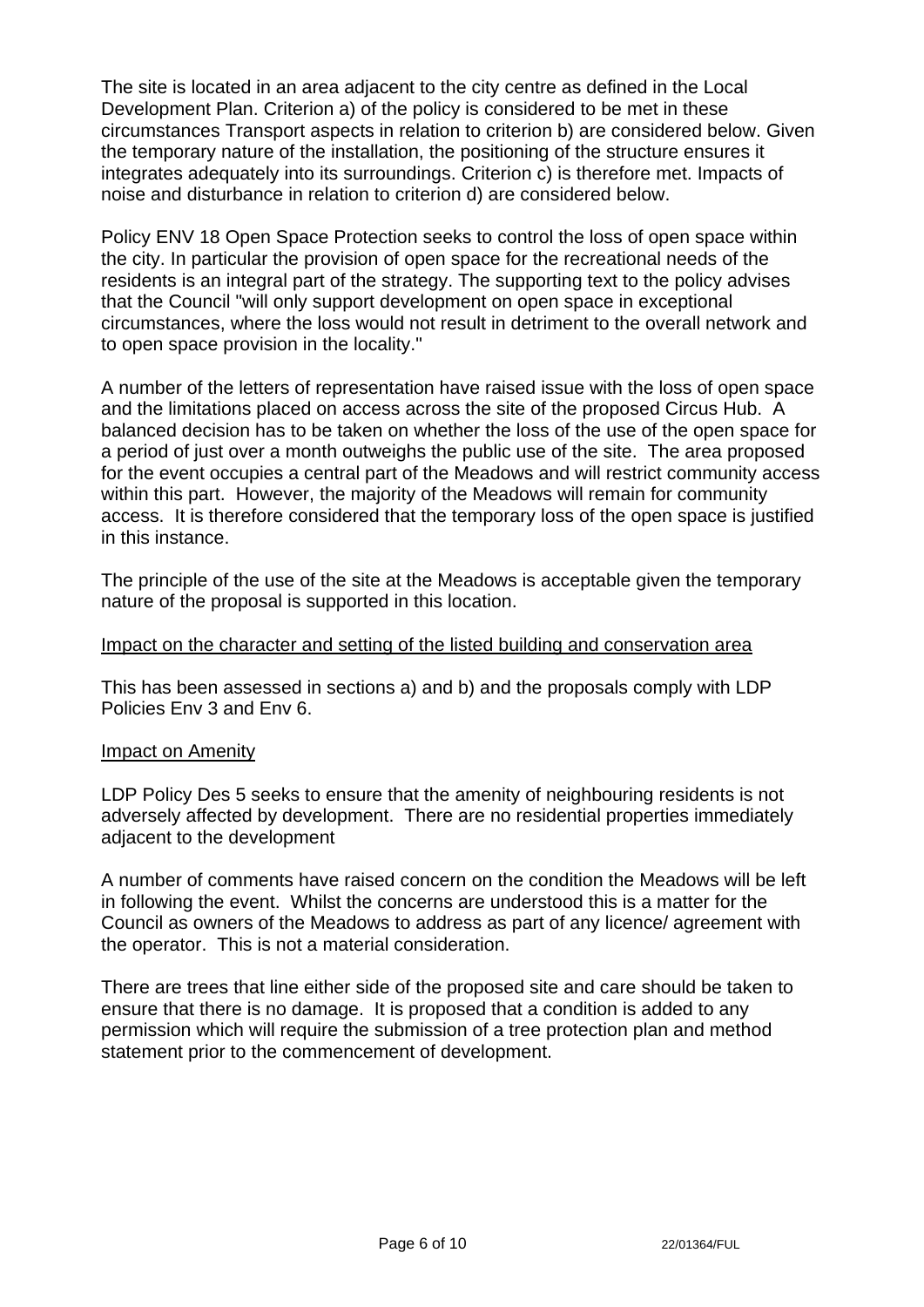## Transport Implications

The proposal is located within a central location and no parking will be provided for the event. The site is considered to be in an accessible location. A condition is proposed to address the concerns over heavy vehicular access to the site in relation to surface and tree damage. This would require the submission of an access strategy for the site.

A number of the operation matters would be covered by any licensing/ temporary traffic orders that would be required. The proposal would also be subject to an Events Planning Operation Group process.

## **Conclusion in relation to the Development Plan**

Overall, the proposals comply with the Local Development Plan and given the temporary nature of the proposal is supported in this location.

## **d) There are any other material considerations which must be addressed?**

The following material planning considerations have been identified:

## SPP - Sustainable development

Scottish Planning Policy (SPP) is a significant material consideration due to the LDP being over 5 years old. Paragraph 28 of SPP gives a presumption in favour of development which contributes to sustainable development. Paragraph 29 outlines the thirteen principles which should guide the assessment of sustainable development. Of particular importance in this case is the principle of giving due weight to net economic benefit.

The proposal complies with Paragraph 29 of SPP.

#### Emerging policy context

The Draft National Planning Framework 4 is being consulted on at present and has not been adopted. As such, little weight can be attached to it as a material consideration in the determination of this application.

While City Plan 2030 represents the settled will of the Council, it has not yet been submitted to Scottish Ministers for examination. As such, little weight can be attached to it as a material consideration in the determination of this application.

#### Equalities and human rights

Due regard has been given to section 149 of the Equalities Act 2010. No impacts have been identified.

Consideration has been given to human rights. No impacts have been identified through the assessment and no comments have been received in relation to human rights.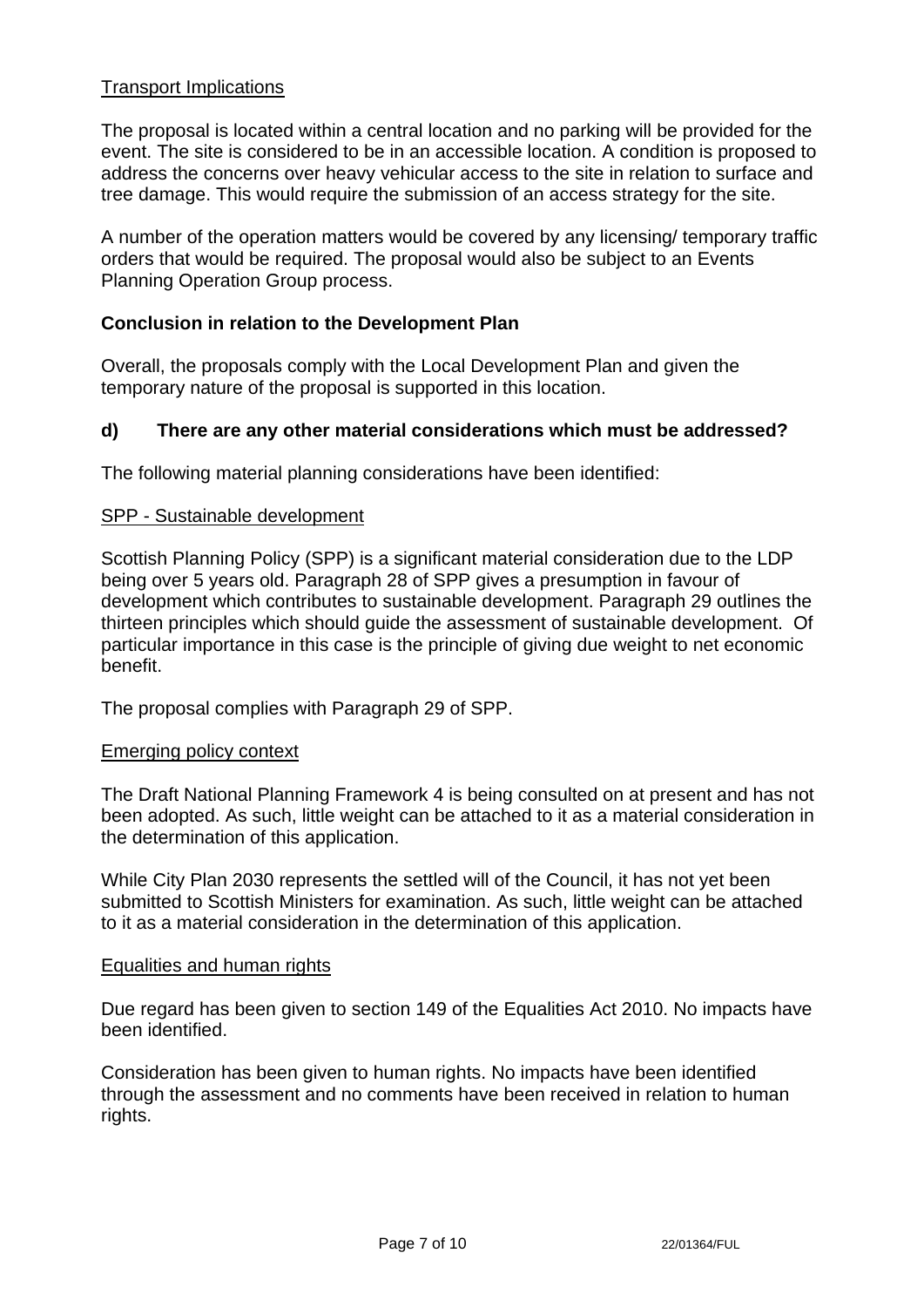### Public representations

One letter of support was received. A further 17 objections were received and are summarised below:

### *material considerations*

- − Noise pollution disturbing residents addressed in section C (Amenity)
- − Excessive and will prevent local peaceful enjoyment of quiet green space addressed in section C (Amenity)
- − Curtail access for the public addressed in section C (Use)
- − Damage to the grass and soil
- − Damage to the trees and root system addressed in section C (Amenity)
- − Not consistent with the character of the Conservation Area addressed in section B
- − Against the provision of food and drink facilities on site addressed in section C (Use)

### *non-material considerations*

− Proposals not coherent with the Edinburgh Improvement Act of 1827

## **Conclusion in relation to identified material considerations**

The proposals are in compliance with the other material considerations that have been identified above.

## **Overall conclusion**

The proposals are acceptable in terms of the Planning (Listed Buildings and Conservation Areas) (Scotland) Act 1997 and comply with the development plan. The proposed temporary nature of the development is considered acceptable in this location. There are no material considerations which outweigh this conclusion. Therefore, the proposal is acceptable.

# **Section C - Conditions/Reasons/Informatives**

The recommendation is subject to the following;

## **Conditions** :-

1. The development hereby permitted shall be permitted during the time period 29 July 2022 - 30 August 2022 only and all structures shall be removed from the site by 30th August 2022.

## **Reasons**:-

1. In recognition of the temporary nature of the proposals.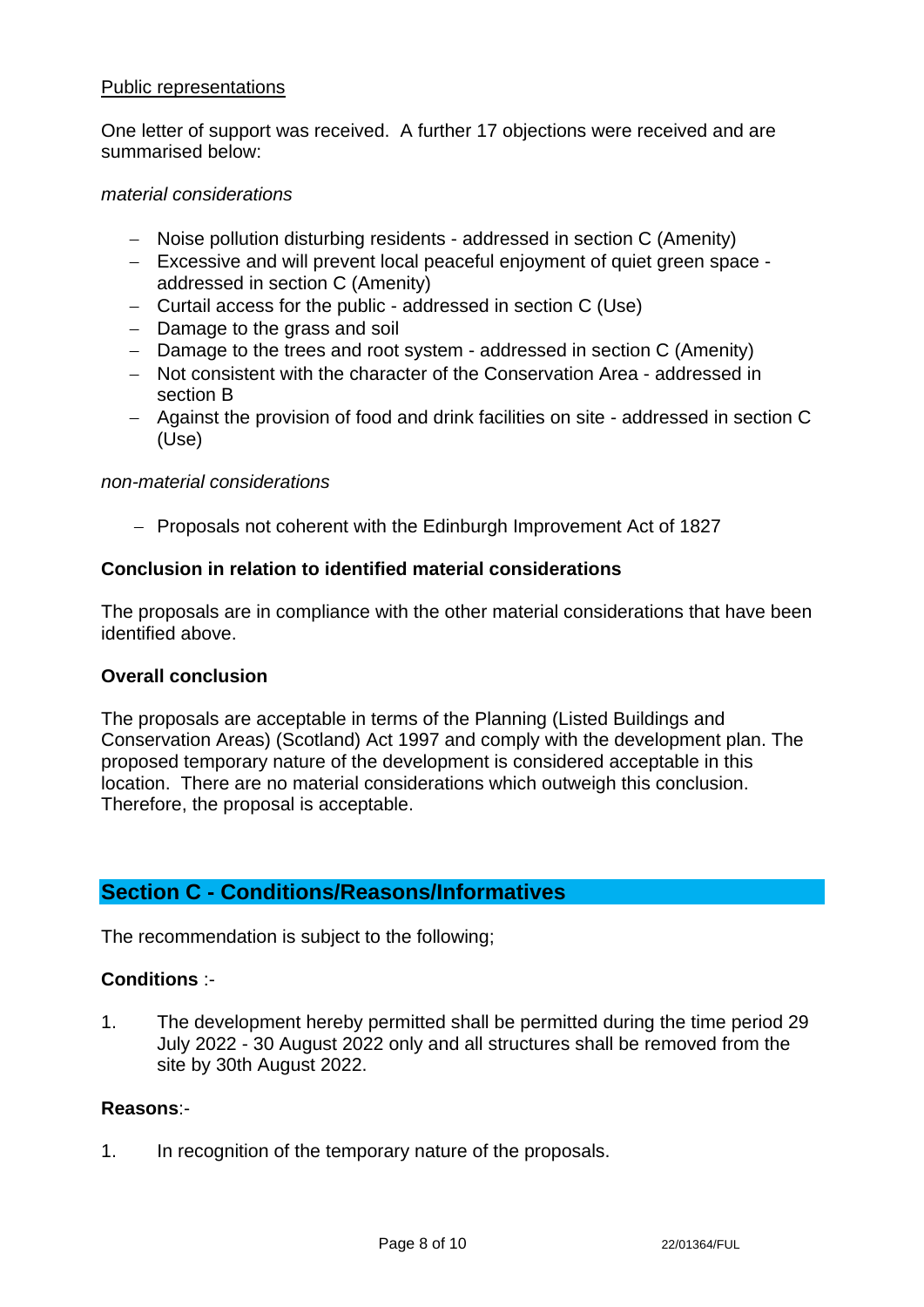# **Background Reading/External References**

To view details of the application go to the Planning Portal

**Further Information -** [Local Development Plan](https://www.edinburgh.gov.uk/local-development-plan-guidance-1/edinburgh-local-development-plan/1)

**Date Registered: 21 March 2022**

## **Drawing Numbers/Scheme**

01-09

Scheme 1

**David Givan Chief Planning Officer PLACE The City of Edinburgh Council**

Contact: Lynsey Townsend, Senior Planning Officer E-mail:lynsey.townsend@edinburgh.gov.uk